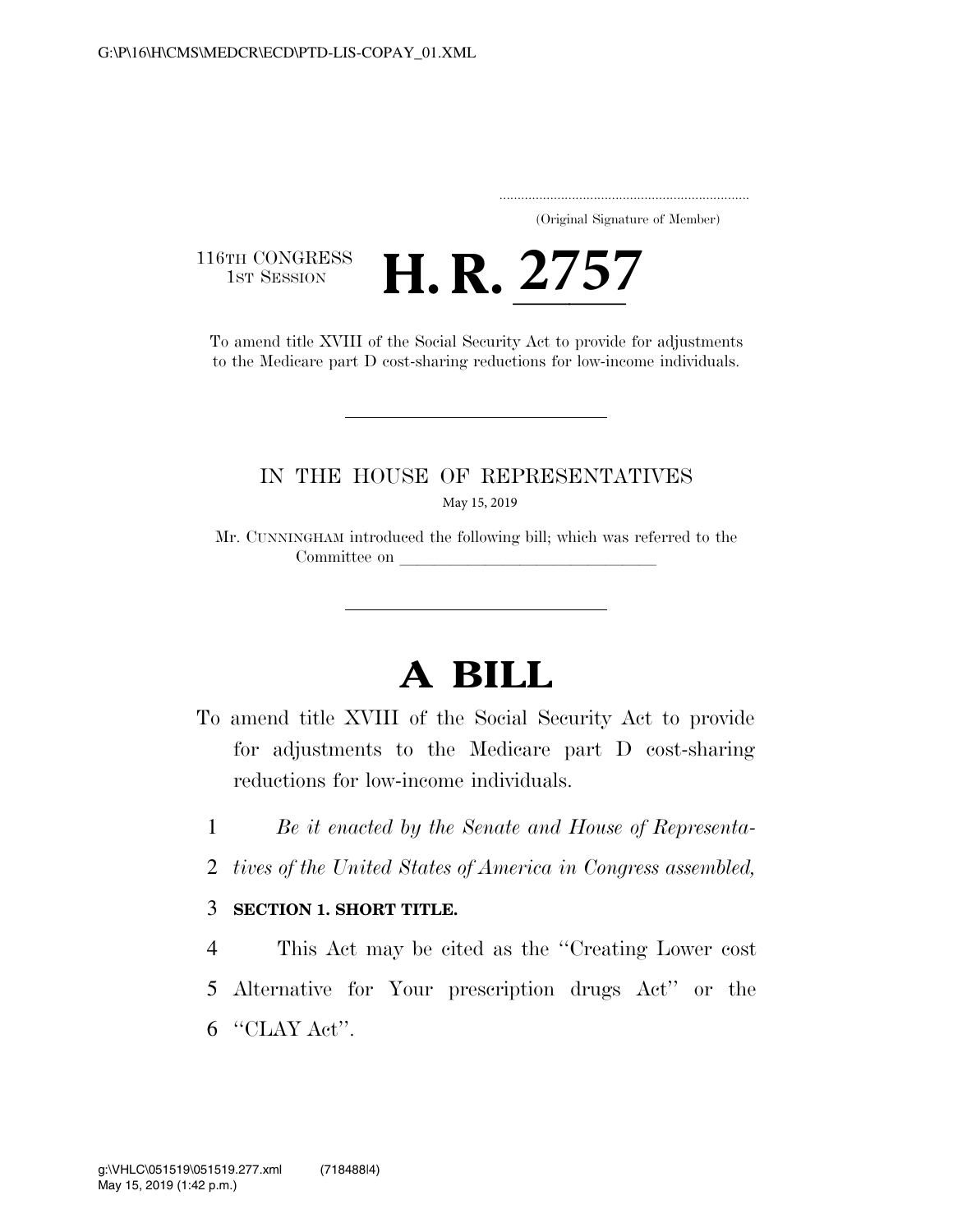| 1              | SEC. 2. ADJUSTMENTS TO MEDICARE PART D COST-SHAR-       |
|----------------|---------------------------------------------------------|
| 2              | ING REDUCTIONS FOR LOW-INCOME INDIVID-                  |
| 3              | <b>UALS.</b>                                            |
| $\overline{4}$ | Section $1860D-14(a)$ of the Social Security Act $(42)$ |
| 5              | U.S.C. $1395w-114(a)$ is amended—                       |
| 6              | $(1)$ in paragraph $(1)$ —                              |
| 7              | $(A)$ in subparagraph $(D)$ —                           |
| 8              | $(i)$ in clause $(ii)$ —                                |
| 9              | $(I)$ by striking "that does not ex-                    |
| 10             | ceed \$1 for" and all that follows                      |
| 11             | through the period at the end and in-                   |
| 12             | serting "that does not exceed—                          |
| 13             | "(I) for plan years before plan                         |
| 14             | year $2021-$                                            |
| 15             | "(aa) for a generic drug or a                           |
| 16             | preferred drug that is a multiple                       |
| 17             | source drug (as defined in section                      |
| 18             | $1927(k)(7)(A)(i)$ , \$1 or, if less,                   |
| 19             | the copayment amount applicable                         |
| 20             | an individual under clause<br>$\rm{to}$                 |
| 21             | $(iii)$ ; and                                           |
| 22             | "(bb) for any other drug, $$3$                          |
| 23             | or, if less, the copayment amount                       |
| 24             | applicable to an individual under                       |
| 25             | clause (iii); and"; and                                 |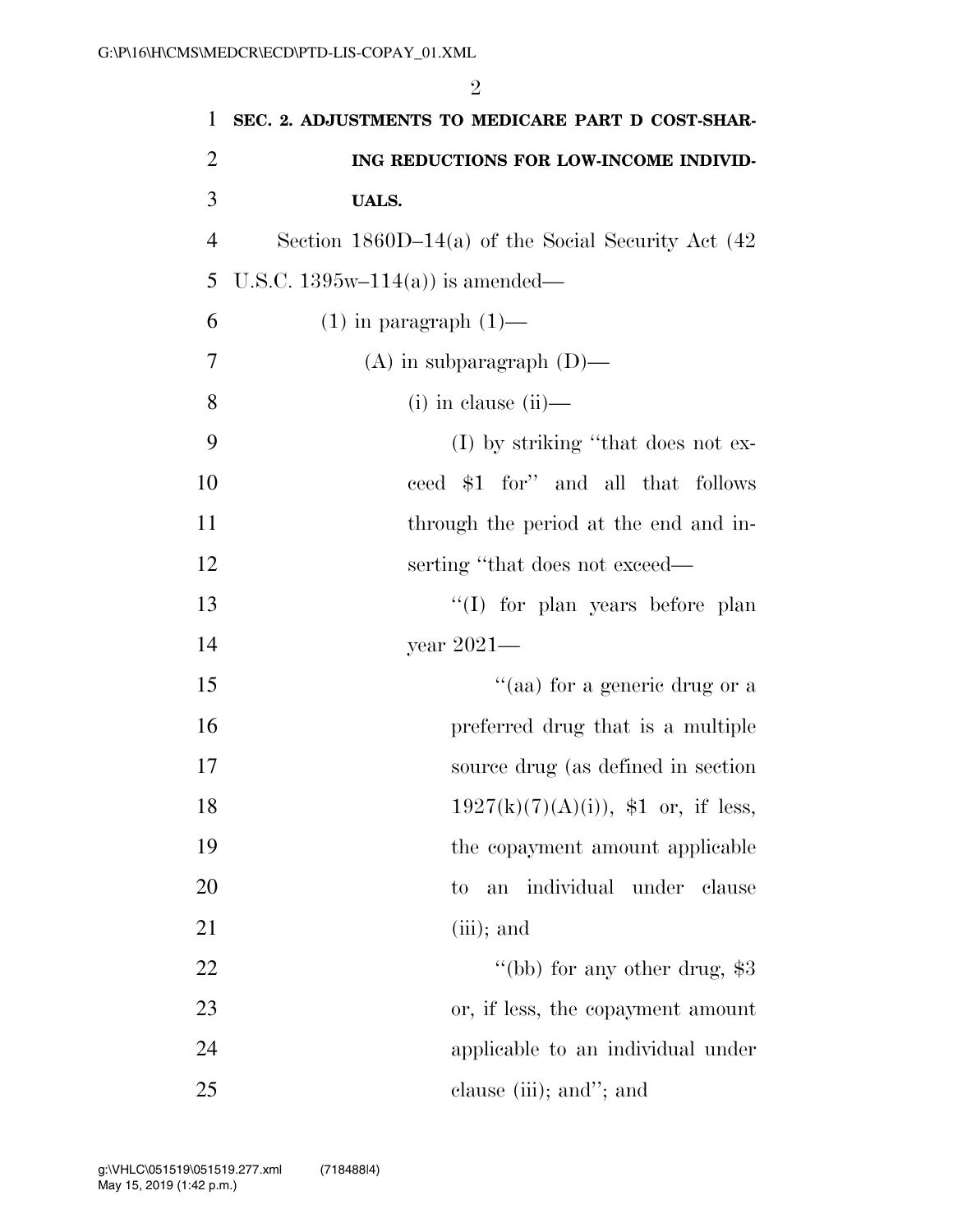| $\mathbf{1}$   | (II) by adding at the end the fol-        |
|----------------|-------------------------------------------|
| $\overline{2}$ | lowing new subclauses:                    |
| 3              | "(II) for plan year $2021-$               |
| $\overline{4}$ | "(aa) for a generic drug, $$0;$           |
| 5              | and                                       |
| 6              | "(bb) for any other drug,                 |
| $\overline{7}$ | the dollar amount applied under           |
| 8              | this clause (after application of         |
| 9              | paragraph $(4)(A)$ for plan year          |
| 10             | 2020 for a drug described in sub-         |
| 11             | clause $(I)(bb)$ ; and                    |
| 12             | $\lq\lq$ (III) for a subsequent year, the |
| 13             | dollar<br>amount applied under<br>this    |
| 14             | clause for the previous year for the      |
| 15             | drug, increased by the annual percent-    |
| 16             | age increase in the consumer price        |
| 17             | index (all items; U.S. city average) as   |
| 18             | of September of such previous year.";     |
| 19             | and                                       |
| 20             | $(ii)$ in clause $(iii)$ —                |
| 21             | (I) by striking "does not exceed          |
| 22             | the<br>copayment amount specified         |
| 23             | under" and inserting "does not ex-        |
| 24             | ceed—                                     |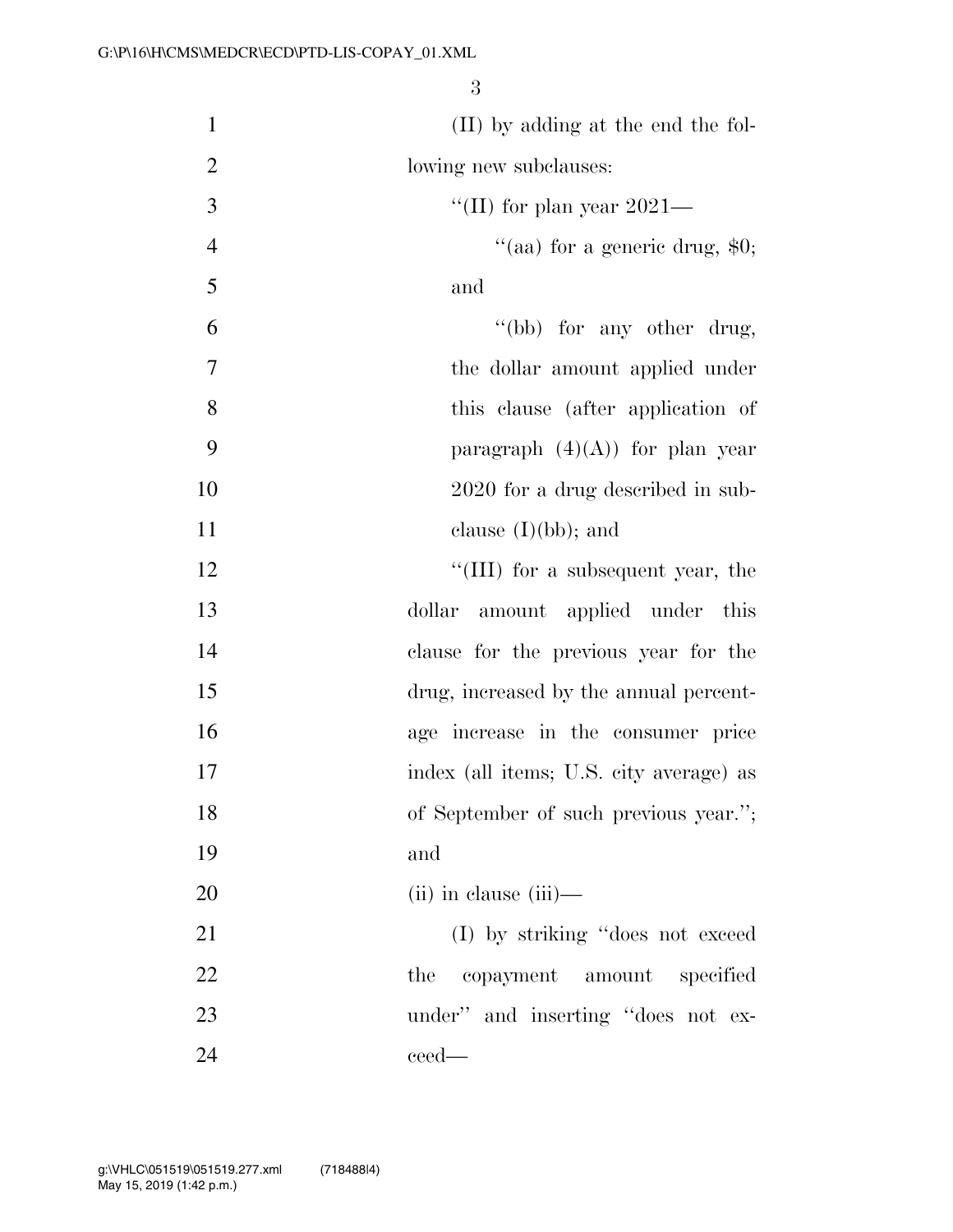| $\mathbf{1}$   | $\lq\lq$ (I) for plan years beginning be-           |
|----------------|-----------------------------------------------------|
| $\overline{2}$ | fore plan year $2021$ , the copayment               |
| 3              | amount specified under";                            |
| $\overline{4}$ | (II) by striking the period at the                  |
| 5              | end and inserting "; and"; and                      |
| 6              | (III) by adding at the end the                      |
| 7              | following new subclause:                            |
| 8              | "(II) for plan year $2021$ and                      |
| 9              | each subsequent plan year the copay-                |
| 10             | ment amount applied under clause (ii)               |
| 11             | for the drug and year involved."; and               |
| 12             | (B) by adding at the end the following new          |
| 13             | subparagraph:                                       |
| 14             | "(F) ROUNDING.—Any amount established               |
| 15             | under clause (ii) of subparagraph $(D)$ , including |
| 16             | as applied under clause (iii) of such subpara-      |
| 17             | graph or paragraph $(2)(E)$ , that is based on an   |
| 18             | increase of \$3, that is not a multiple of 5 cents  |
| 19             | or 10 cents, respectively, shall be rounded to      |
| 20             | the nearest multiple of 5 cents or 10 cents, re-    |
| 21             | spectively."; and                                   |
| 22             | $(2)$ in paragraph $(2)$ —                          |
| 23             | $(A)$ in subparagraph $(C)$ , by inserting "and     |
| 24             | subparagraph $(E)$ " before the period;             |
| 25             | $(B)$ in subparagraph $(D)$ —                       |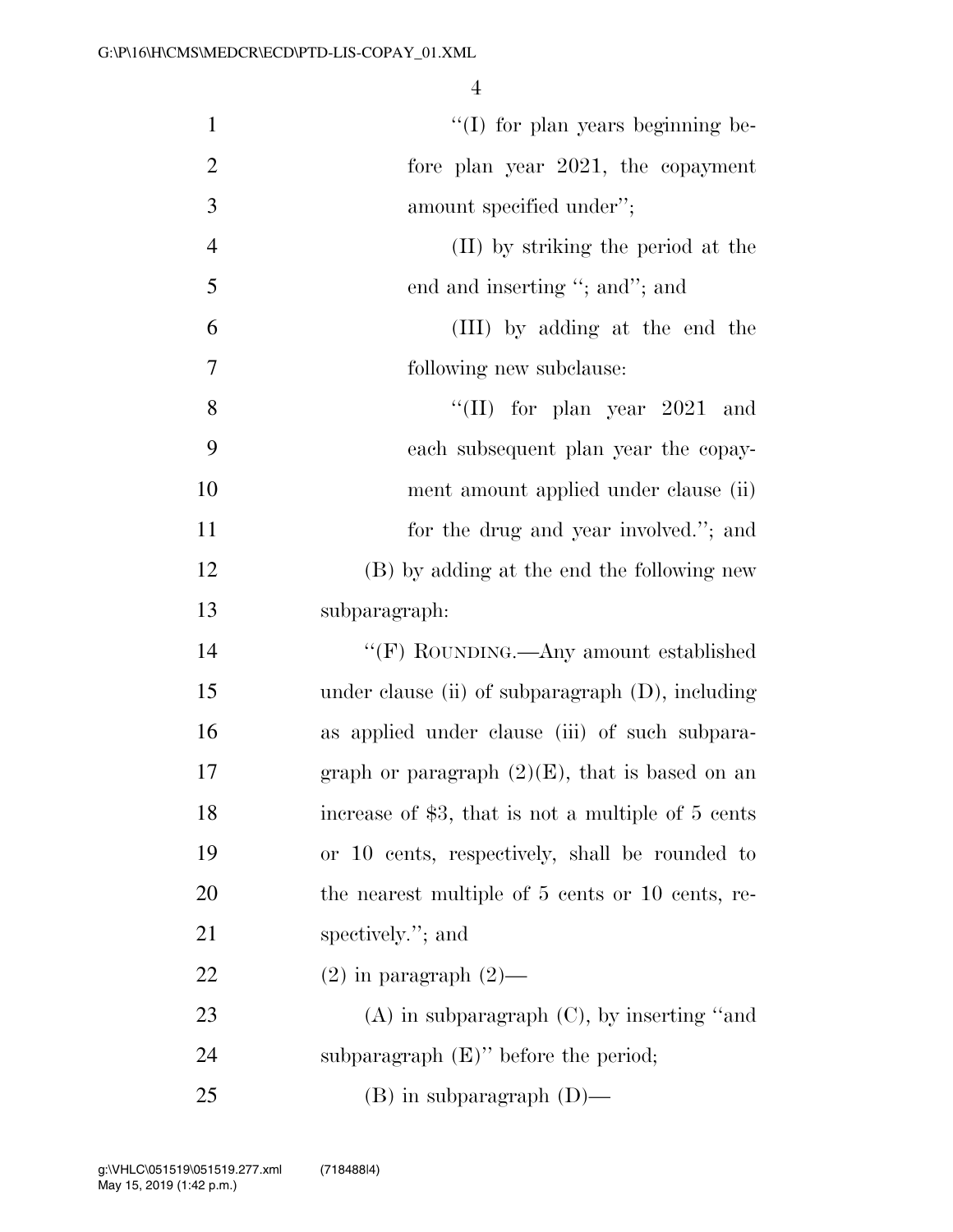| $\mathbf{1}$   | (i) by striking "of coinsurance of" and     |
|----------------|---------------------------------------------|
| $\overline{2}$ | inserting "of-                              |
| 3              | "(I) for plan years before plan             |
| $\overline{4}$ | year 2021, coinsurance of";                 |
| 5              | (ii) by striking the period at the end      |
| 6              | and inserting "; and"; and                  |
| 7              | (iii) by adding at the end the fol-         |
| 8              | lowing new subclause:                       |
| 9              | "(II) for plan year $2021$ and              |
| 10             | each subsequent plan year, a copay-         |
| 11             | ment amount that does not exceed the        |
| 12             | copayment amount applied under              |
| 13             | paragraph $(1)(D)(ii)$ for the drug and     |
| 14             | year involved."; and                        |
| 15             | $(C)$ in subparagraph $(E)$ —               |
| 16             | (i) by striking "subsection (c), the        |
| 17             | substitution for" and inserting "subsection |
| 18             | $(e)$ —                                     |
| 19             | "(i) for plan years before plan year        |
| 20             | $2021$ , the substitution for";             |
| 21             | (ii) by striking the period at the end      |
| 22             | and inserting "; and"; and                  |
| 23             | (iii) by adding at the end the fol-         |
| 24             | lowing new clause:                          |